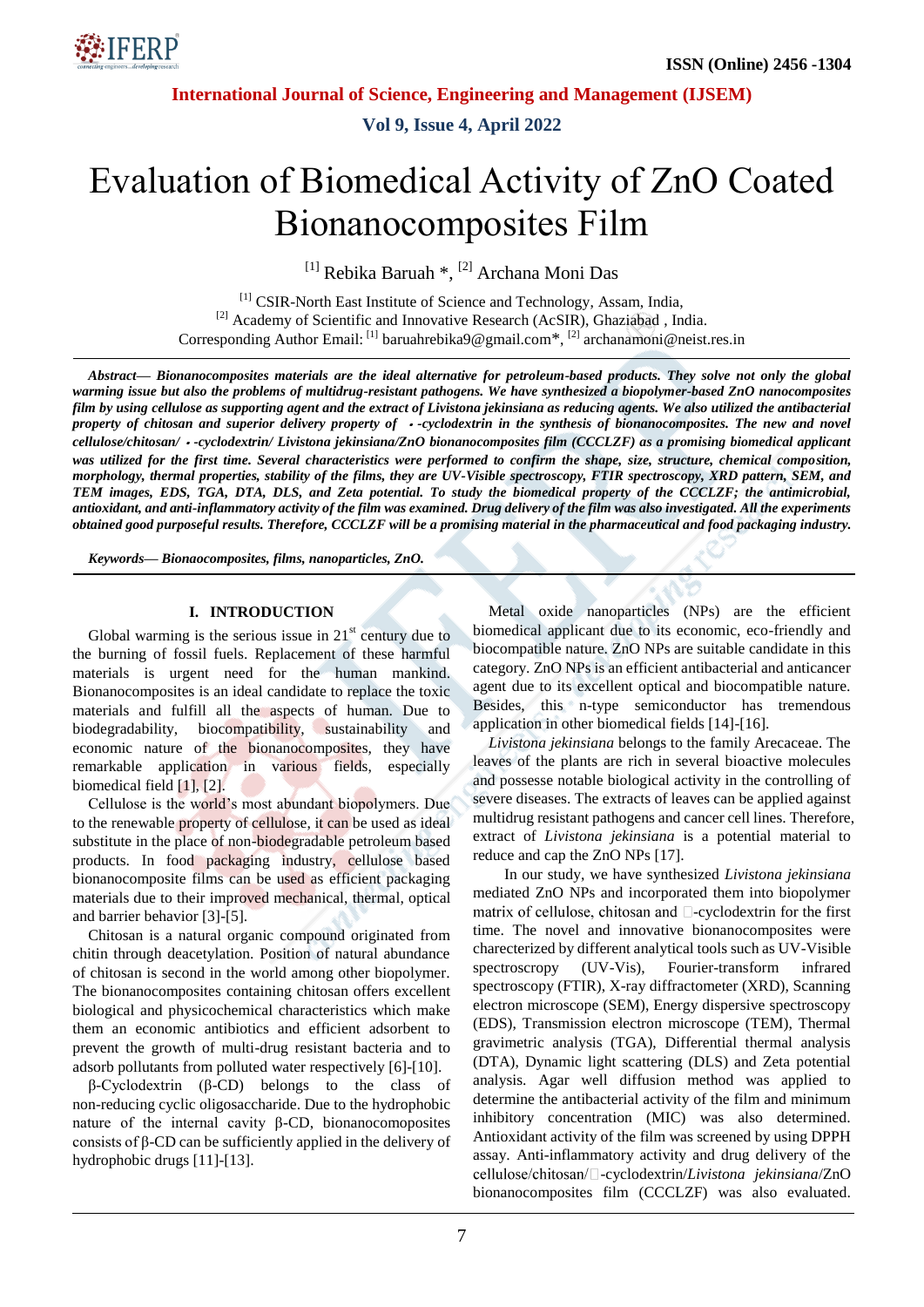

# **Vol 9, Issue 4, April 2022**

Ofloxacin was taken as a model drug in drug delivery application. Therefore, this biocompatible, economic and innovative bionanocomposites film is a promising material in biomedical field.

## **II. EXPERIMENTAL**

#### **1. Materials**

All the chemicals used in the synthesis of bionanocompsites films and its application were purchased from Merk, TCI and Hi media chemicals and used as received. Double distilled  $H_2O$  was used for the preparation of solutions. Cellulose was extracted from *Livistona jekinsiana* leaves.The plant materials were collected from North-West Jorhat, Assam and washed thoroughly with distilled water to remove dust particles and impurities before the extraction of the leaves.

## **2. Analytical Methods**

The optical properties of the ZnO NPs were examined by measuring the UV-Vis absorption of the NPs by using a UV-Vis spectrophotometer (Hitachi Model No –U-3900). FTIR spectroscopy (Perkin-Elmer FTIR-2000 spectrometer) was used to determine the action of phytochemicals in the synthesis of nanoparticles as reducing agents and the presence of biopolymer in the bionanocomposites films. X-ray diffractometer (Rigaku Ultima IV diffractometer) was employed to determine the crystalline nature and size and phase of the nanocomposites. The morphology and chemical composition of the composites film were determined by SEM images and EDS analysis respectively (ZEISS, SIGMA instrument). The phase, shape, and size of the synthesized ZnO NPs were analysed by the transmission electron microscope (JEM-2100 Plus). Zeta potential and DLS analysis was used to measure the stability and size distribution and polydispersity index of the ZnO NCs respectively (Nano ZS Zetasizer (Malvern)). Thermal properties of the nanocomposites films were studied by TGA and DTA analysis on SDT Q600 V20.9 Build 20. UV-Vis spectrophotometer was employed in the screening of antioxidant and anti-inflammatory activity and drug delivery ability of the nanocomposites film. The antimicrobial activity was determined by measuring zone of inhibition of every tested pathogens and MIC was also determined.

## **3. Preparation of the Extracts of Livistona jekinsiana Leaf**

The cleaned leaves were cut in small pieces, sun-dried and grinded into powder form. 10 g of powdered leaves were added into 100 ml distilled  $H_2O$  in an Erlenmeyer flask and stirred at  $60^{\circ}$ C until the color of the extracts become brown. The brown extracts were collected by filtration followed by centrifugation to remove un-dissolved materials and stored at 4°C for purposeful application.

#### **4. Preparation of Biopolymer Solution**

#### **4.1 Cellulose Solution**

1 g of cellulose was dissolved in 8 g of LiOH and 15 g urea containing solution proposed by Cai *et al.*[18]. The cellulose solution was stored at  $4^{\circ}C$  for further application.

#### **4.2 Chitosan Solution**

Chitosan solution was determined by dissolving 1 g of chitosan in 1% acetic acid solution of water and the prepared solution was stored at  $4^{\circ}$ C for further application.

#### **4.3 -Cyclodextrin Solution**

1g of  $\beta$ -Cyclodextrin was dissolved in 100 ml distilled  $H<sub>2</sub>O$  and the solution was stored at  $4^{\circ}C$  for further application.

## **5. Synthesis of Livistona jekinsiana Mediated ZnO NPs (LJ-ZnO NPs)**

LJ-ZnO NPs was synthesized by the methods proposed by us in previous publication with slight modification [19]. Briefly,  $0.1$  M of  $ZnNO<sub>3</sub>$  was added to 30 ml plant extract at pH 7. The mixture was stirred at  $60^{\circ}$ C for 1h. The transformation of brown color of the mixture to a dark yellow colloidal solution preliminary confirmed the formation of ZnO NPs and finally by the UV-Vis spectroscopy by measuring its characteristics absorption peak.

## **6. Synthesis of cellulolose/ chitosan/ -cyclodextrin/ Livistona jekinsiana/ZnO Bionanocomposites Film (CCCLZF)**

10 ml of each biopolymer i.e. cellulose, chitosan and -cyclodextrin was added to an Erlenmeyer flask to get a polymer solution. 10 ml of glycerol was used as plasticizer. The mixture was stirred at room temperature to get a clear solution. The clear solution was mixed with 0.250 g of LJ-ZnO NPs and kept under stirring for 2 h to get a clear solution of polymer and NPs. Solvent casting methods was employed to prepare the nanocomposites films. Then generated wet films were washed with distilled water to remove impurities. These wet films dried at room temperature.

## **7. Antimicrobial Activity of CCCLZF**

Agar well diffusion method was employed to evaluate the antimicrobial activity of CCCLZF. For the experiment, four bacterial strain namely, *Bacillus subtilis* (MTCC 441), *Escherichia coli* (ATCC 11229), *Staphylococcus aureus* (ATCC 11682), *Klebsiella pneumoniae* (ATCC 13883), and one fungal strain *Candida albicans* (MTCC 3017) was selected. For antimicrobial experiment, Mueller Hinton agar and broth (MHA and MHB) and Potato Dextrose agar and broth (PDA and PDB) were used as media. Cultured microbes were streaked on sterilized agar using a sterilized spreader. By using a sterilized borer, well of 6 mm was made on agar. The film of 6 mm containing different concentration of LJ-ZnO NPs (20, 40, 60, 80, and 100 μg/ml) was placed in well. Neomycin and nystatin was used as antibacterial standard and antifungal standard respectively. Incubation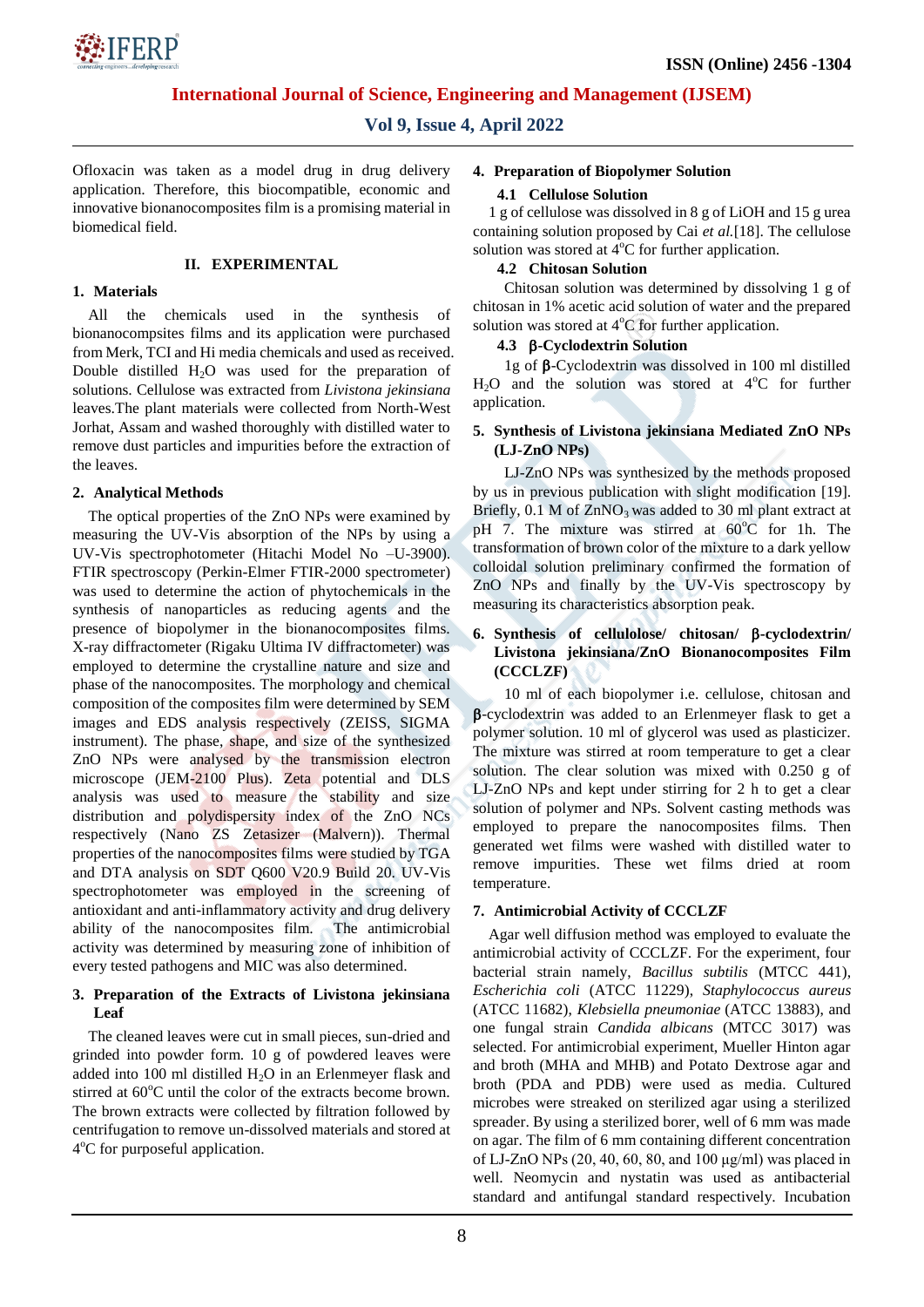

## **Vol 9, Issue 4, April 2022**

time of bacteria and fungi contained Petri dishes was 12 and 24 h respectively at 37°C. Inhibition ability of nanocomposites film towards the growth of experimental pathogens was examined by measuring the zone of inhibition in millimeter (mm).

## **7.1. Minimum Inhibitory Concentration (MIC)**

MIC of CCCLZF was determined by broth dilution method. MHB and PDB were used as media. Different concentration (5, 15, 25, 35, 45, 55, 65, 75, 85, and 95μg/ml) of NPs containing mixture of biopolymer and NPs was mixed with 2 ml of fresh cultured microbes (approximately  $10^6$ CFU/ml). Negative control was the test tube filled with only broth and inoculum. Incubation time for the test tubes with bacterial and fungal strains inoculation were 24 hr at  $37^{\circ}$ C and  $30^{\circ}$ C for 48 h respectively. The minimum concentration of NPs containing biopolymer mixture which inhibited the growth of pathogens over 85% is considered as a MIC of CCCLZF.

## **8. Antioxidant Activity of CCCLZF**

## **8.1. DPPH Radical Scavenging Assay**

DPPH radical scavenging assay was employed to determine the antioxidant activity of the CCCLZF. Antioxidants can reduce the stable free radical DPPH (2, 2-diphenyl-1-picrylhydrazyl). 2ml of different concentrations (20, 40, 60, 80  $\&$  100 $\mu$ g/ml) of NPs with biopolymer solution and standard (ascorbic acid) were taken in a test tube and the stock solutions were mixed with 1ml of DPPH (.1mM of 20 ml ethanolic solution) solution. 30% ethanolic solution was considered as blank in the measurement of absorption of DPPH solution containing different concentrations of nanocomposites. DPPH solution without NPs and standard was considered as a negative control.

The DPPH free radical scavenging activity was determined using the following formula:

*% scavenging = [Absorbance of control - Absorbance of test sample/Absorbance of control] X 100*

## **9. Anti-inflammatory Activity of CCCLZF**

Anti-inflammatory activity of the CCCLZF was screened in vitro. Anti-inflammatory activity of the film determined the inhibition power towards protein denaturation. 50 ml of different concentration of NPs containing polymer solution was added with 5 ml of 0.2% (w/v) BSA solution. The mixture was heated at  $72^{\circ}$ C for 5 min and cooled for 10 min. Control of the assay was considered as 5 ml of 0.2% w/v BSA solution with 50 ml water. Diclofenac (100 mg/ml) in water with 5 ml 0.2% w/v BSA solution was used as standard. Inhibition ability was measured by taking the absorbance of different concentrations of NPs containing solutions at 276 nm. IC50 values were determined to determine the concentration that showed 50% inhibition ability.

#### **10.Drug Delivery action of CCCLZF**

Drug release ability of CCCLZF was determined by taking ofloxacin as a model drug. 0.2 g of film was equilibrated in 20 ml of drug solution (100 ppm in distilled water) at  $25^{\circ}$ C for 2 days. Loading of the drug in to the films was determined by the taking absorption of the drug containing solution at 293 nm with the help of UV-Vis spectroscopy. Content of drug in the film was calculated by using following equation.

## *% Drug Loading = (Weight drug in a sample/Weight of sample taken) X 100*

Drug release ability of nanocomposites films was determined at pH 7.4 for 24 h. Experimentally, 0.2 g drug-loading film was kept in 10 ml of buffer solution (pH 7.4). Release medium was kept at room temperature under constant stirring of 50 rpm. Equal amounts of investigated drug containing solution were picked up at regular time interval. Amount of drug in the collected samples were determined by taking the absorption of the samples by UV-Vis spectroscopy. Collected samples from stirred drug containing solution were replaced by fresh buffer solution to maintain the volume of the experimental solution constant. Standard calibration curve was applied to determine the quantity of ofloxacin release by nanocomposites film.

## **III. RESULTS AND DISCUSSION**

#### **3.1. Optical Nature of LJ-ZnO NPs**

The UV-Vis absorption spectrum of LJ-ZnO NPs showed the formation of an absorption peak at 352 nm, which was consistent with previous studies and confirmed the formation of NPs. The absorption peak is due to surface plasmon resonance. The difference in the absorption peak from the absorption of bulk ZnO (378 nm) is due to quantum confinement effect (Fig. 1). The band gap of the NPs was determined by  $E_g=1240/\lambda$ , it was 3.52.



**Fig. 1:** UV-Vis spectrum of the LJ-ZnO NPs.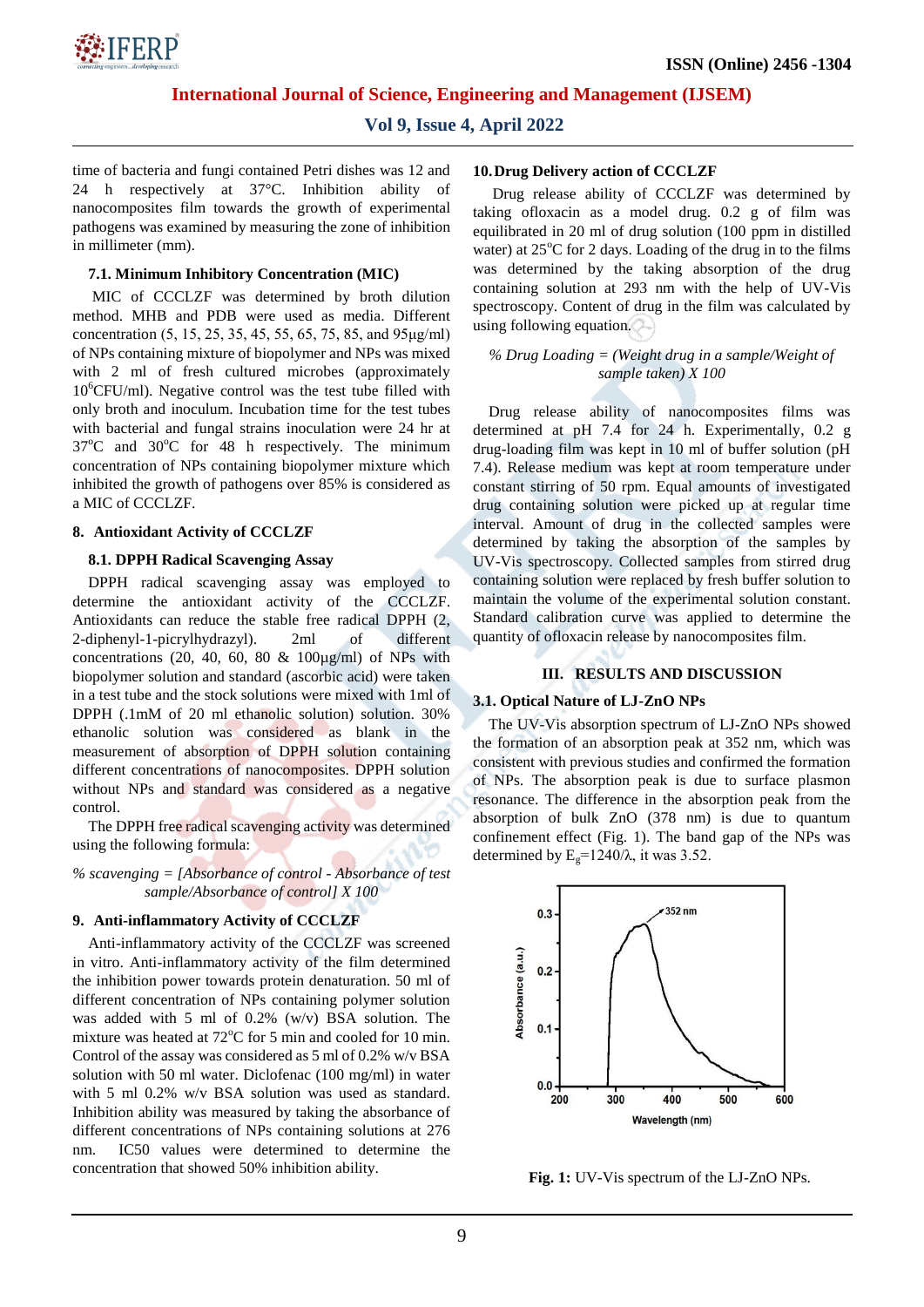

**Vol 9, Issue 4, April 2022**

#### **3.2. Crystalline Nature of CCCLZF**

The XRD pattern of CCCLZF was determined the crystalline structure of the film. XRD pattern showed characteristic peaks corresponding to the planes (1 0 0) at  $2\theta$  $= 32.34^{\circ}$ , (0 0 2) at  $2\theta = 35.1^{\circ}$ , (1 0 1) at  $2\theta = 36.8^{\circ}$ , (1 0 2) at  $2\theta = 47.7^\circ$ , (1 1 0) at  $2\theta = 56.2^\circ$ , (1 0 3) at  $2\theta = 62.3^\circ$  and (1 1 2) at  $2\theta = 67.6^{\circ}$  (Fig.2). Characteristics peaks of the film revealed the close packed hexagonal Wurtzite structure of ZnO. Incorporation of NPs into the biopolymer matrix was ascertained by the intense peak around 20.9° (0 0 2). Hence, the results obtained from XRD pattern of CCCLZF approved the presence of LJ-ZnO NPs in the biopolymers matrix with uniform size.



**Fig. 2:** XRD patterns of CCCLZF.

## **3.3. FTIR Analysis**

Incorporation of LJ-ZnO NPs in the biopolymer matrix and participation of phytochemicals in the synthesis of ZnO NPs were revealed by FTIR spectrum of CCCLZF (Fig. 3). OH and CH<sub>2</sub> asymmetric stretching of biopolymer was ascertained by the presence of FTIR absorption bands at 3399.76 and 2919.64 cm<sup>-1</sup> respectively. The bands correlated to C=O stretching vibrations of amide I and amide II appeared at  $1647.55$  cm<sup>-1</sup>. FTIR bands at 1584 cm<sup>-1</sup> corresponded to  $N-H$  bending vibrations of  $NH<sub>2</sub>$ . The band ascribed with  $CH<sub>2</sub>$  wagging coupled with OH group from CH appeared at 1384.75  $cm^{-1}$ . The absorption band at 578.78 cm−1 corresponded to the Zn-O bind in the LJ-ZnO NPs.



**Fig. 3:** FTIR spectrum of CCCLZF.

#### **3.4. Morphology, Shape and Elemental Composition of CCCLZF**

SEM images of CCCLZF were utilized to determine the morphology and shape of the nanocomposites film (Fig. 4 (a)). Uniform, spherical shape and uniform distribution of the LJ-ZnO NPs was revealed by SEM images. These characteristics made film efficient for biomedical application. SEM images showed that there was no severe agglomerations of ZnO NPs in the biopolymer matrix which helped in the uniform distribution of the LJ-ZnO NPs. Simultaneously, EDS analysis of the CCCLZF confirmed the presence of LJ-ZnO NPs in the prepared bionanocomposites film (Fig. 4 (b)).



**Fig. 4:** SEM images and EDS pattern of CCCLZF.

## **3.5. TEM Analysis**

TEM images determined the shape and size of the LJ-ZnO NPs in the biopolymer matrix (Fig. 5(a)). There was some agglomeration in between the uniformly distributed spherically shaped ZnO NPs and the agglomeration was due to the aqueous medium of the synthesis. The size of the NPs was 40-50 nm. In HRTEM of ZnO NPs, the fringe spacing was 0.25 nm corresponded to (002) plane of the wurtzite structure of the ZnO NPs (Fig. 5 (b)). Results of XRD pattern were similar with the SAED pattern by correlating the planes (002) and (110) (Fig. 5 (c)).



**Fig. 5:** TEM images (a), HRTEM (b) and SAED pattern (c) of CCCLZF.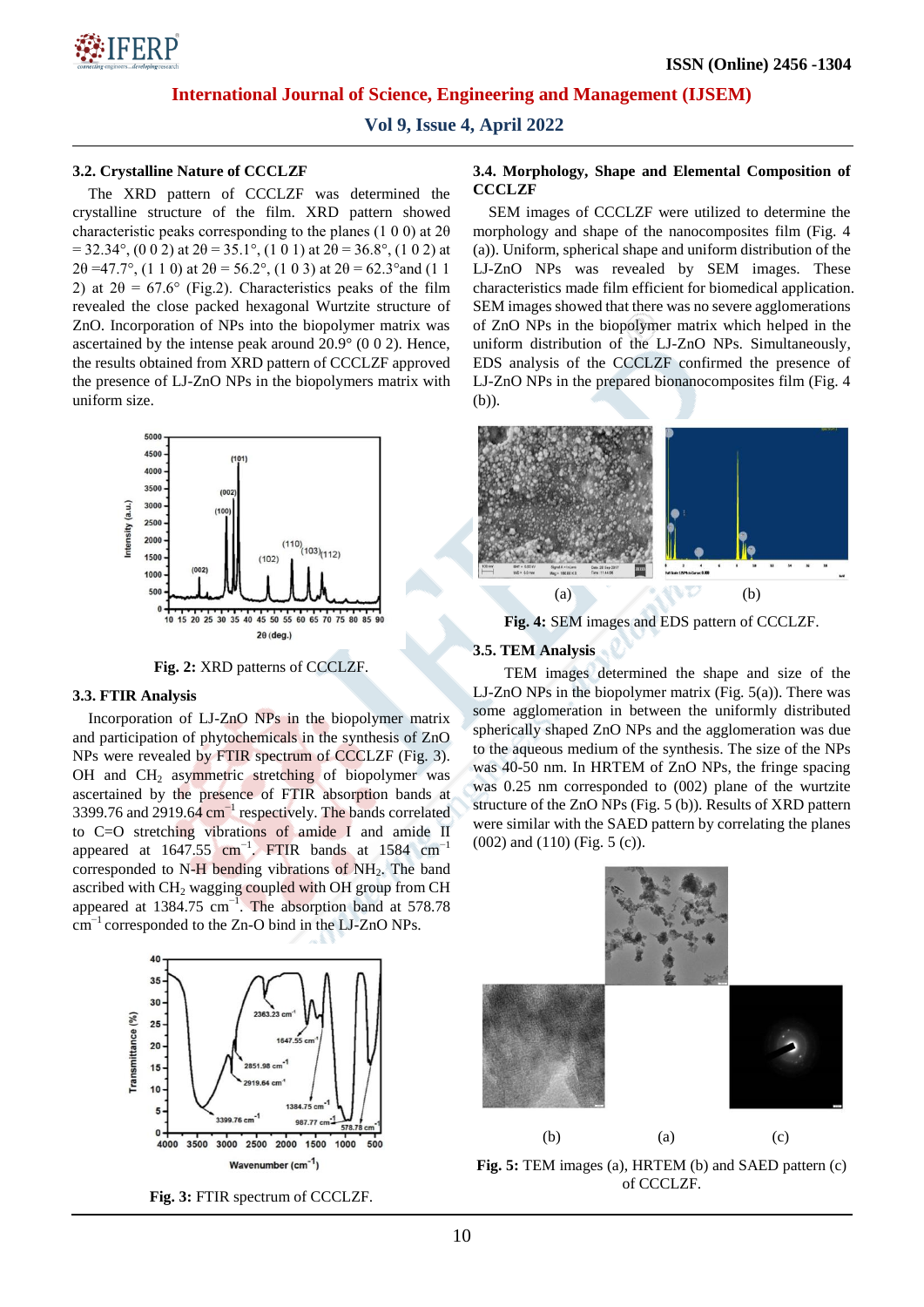

**Vol 9, Issue 4, April 2022**

## **3.6. TGA and DTA analysis**

TGA and DTA curve of the CCCLZF exhibited 4% weight loss at  $600^{\circ}$ C and thermal decomposition at  $530^{\circ}$ C, respectively (Fig.  $6$  (a)  $\&$  (b).



**Fig. 6:** TGA and DTA of CCCLZF.

## **3.7. Zeta Potential and DLS Analysis**

Zeta potential of CCCLZF determined the stability of the LJ-ZnO NPs in the biopolymer matrix. The value of average zeta potential of ZnO NPs was 3.34 mV with a standard deviation of 1.23. Zeta potential value determines the repulsive force between the NPs. This zeta potential value depicted the moderate stability of the NPs with low agglomeration (Fig. 7 (a)).

DLS analysis revealed the average size of the LJ-ZnO NPs. The average size was 3661.33 nm with a standard deviation of 393.75. TEM and DLS analysis gave different size of same LJ-ZnO NPs due to the solvation effect of DLS analysis [20]. Polydispersity Index (PDI) of ZnO NPs was found to be 0.306 with a standard deviation of 0.084 (Fig. 7 (b)).



**Fig. 7:** Zeta potential (a) and (b) 0f CCCLZF.

#### **3.8. Antimicrobial Activity of CCCLZF**

CCCLZF showed potential antimicrobial activity against gram-positive and gram-negative bacteria and fungi (Fig. 8). The nanocomposites film efficiently inhibited the growth of pathogens and acted as promising antimicrobial agents in the controlling of various severe diseases.

Table I and II illustrated the diameter of inhibition zone of experimental pathogens in the presence of CCCLZF. ZnO NPs were more sensitive to gram-positive bacteria than gram-negative one. The difference was due to the different structural composition of cell wall of the gram-positive and gram-negative bacteria. High stability and high surface to volume ratio of the LJ-ZnO NPs in the biopolymer matrix made the nanocomposites film efficient antibiotics as compared to bulk ZnO. Like bacteria, CCCLZF successfully inhibit the growth fungi also (TableII).

# **Table 1.** Antifungal activity of CCCLZF.

| No. | <b>Test Organisms</b> | Zone of Inhibition (in mm) for different concentrations of | <b>Nystatin</b><br>(Standard) |              |              |              |              |
|-----|-----------------------|------------------------------------------------------------|-------------------------------|--------------|--------------|--------------|--------------|
|     |                       |                                                            |                               |              |              |              | $(2I)^b$     |
|     | C. albicans           |                                                            | $9 + 0.1$                     | $10 \pm 0.8$ | $11 \pm 0.8$ | $13 \pm 0.8$ | $26 \pm 0.5$ |

**Table 2.** Antibacterial activity of CCCLZF.

| S No.          | <b>Test Organisms</b> | Zone of Inhibition (in mm) for different concentrations of | Neomycin<br>(Standard) |              |              |              |              |
|----------------|-----------------------|------------------------------------------------------------|------------------------|--------------|--------------|--------------|--------------|
|                |                       | 1                                                          | $\overline{2}$         | 3            | 4            | 5            | $(2I)^b$     |
| 1              | S. aureus             | $11 \pm 0.1$                                               | $12 \pm 0.4$           | $13 \pm 0.3$ | $14 \pm 0.6$ | $16 \pm 0.5$ | $26 \pm 0.5$ |
| $\overline{2}$ | E. coli               | $\Omega$                                                   | 9 ± 0.0                | $10 \pm 0.0$ | $13 \pm 0.2$ | $12 \pm 0.2$ | $26 \pm 0.6$ |
| 3              | <b>B.</b> subtilis    | 10±0.8                                                     | $12 \pm 0.8$           | $14 \pm 03$  | $16 \pm 0.9$ | $18 \pm 0.7$ | $22 \pm 0.4$ |
| 4              | K. pneumonia          | $9 + 0.8$                                                  | $10 \pm 0.2$           | $11 \pm 0.0$ | $12 \pm 0.2$ | $13 \pm 0.0$ | $22 \pm 0.5$ |



**Fig. 8:** Antimicrobial activity of CCCLZF.

## **3.8.1. MIC**

Table III illustrated the minimum concentration of LJ-ZnO NPs in the biopolymer matrix that effectively inhibit the 85% growth of pathogens. The lower MIC value revealed that CCCLZF will be an ideal substituent to prevent the transmission of diseases by multidrug resistant microbes for the conventional medicine.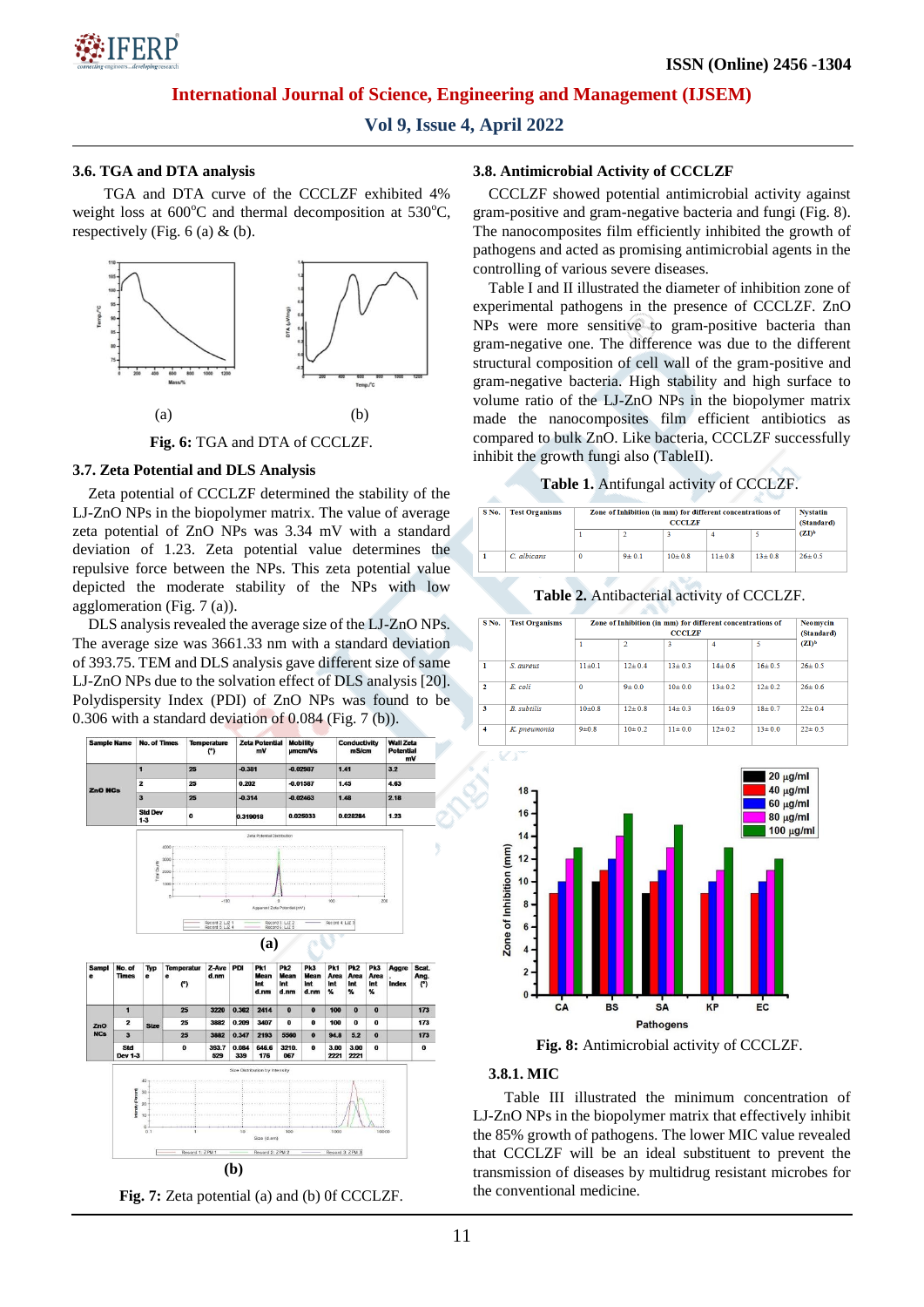

**Vol 9, Issue 4, April 2022**

| <b>Bacterial strains</b> | $MIC(\mu g/mL)$ |  |  |  |
|--------------------------|-----------------|--|--|--|
| S. aureus                | 25              |  |  |  |
| E. coli                  | 35              |  |  |  |
| B. subtilis              | 20              |  |  |  |
| K. pneumonia             | 35              |  |  |  |

|  |  | <b>Table 3.</b> The MIC of CCCLZF. |
|--|--|------------------------------------|
|--|--|------------------------------------|

## **3.9. Antioxidant Activity**

*C. albicans* 25

The IC50 value of the CCCLZF was determined to screening the antioxidant activity of the film. IC50 value was found to be 124.45 μg/ml. Small size and large surface area of the ZnO NPs in the biopolymer matrix made the film effective to interact and reduce DPPH. According to the equation mentioned below DPPH reduced to DPPHH (Fig. 9 (a)).



DPPH (Free Radical) DPPHH (Non-Radical)

## **3.10. Anti-inflammatory Activity**

Anti-inflammatory activity of the CCCLZF was determined by interpreting the IC50 value of LJ-ZnO NPs in the biopolymer matrix. IC50 value was  $96.78$   $\Box$ g/ml and the low value was due to the extra small size, stability and large surface area of ZnO NPs in nanocomposites film. Standard in anti-inflammatory activity was Diclofenac that exhibited 62.55  $\Box$ g/ml IC50 value, (Fig. 9 (b)).



**Fig. 9:** Antioxidant (a) and anti-inflammatory (b) activities of CCCLZF.

## **3.11. Drug Release Properties of CCCLZF**

The amounts of ofloxacin loaded on CCCLZF and fractional release of the drug from nanocomposite films were calculated. Prolonged drug release behavior was due to the efficacy of LJ-ZNO NPs in the biopolymer matrix in case of drug loading. Extending release time of ofloxacin from CCCLZF revealed that model drug cross a longer path from CCCLZF to the buffer solution for mitigation. The drug loading capacity was 34.50% and encapsulation efficiency was 29.78%.

## **IV. CONCLUSION**

Novel bionanocomposites film based on cellulose, chitosan,  $\square$ -cyclodextrin and LJ-ZnO NPs were successfully prepared. Different characteristics of CCCLZF were evaluated by using different analytic tools. UV-Vis spectra of the ZnO NPs confirmed the formation of NPs. FTIR revealed the participation of phytochemicals in the synthesis of ZnO NPs and incorporation of biopolymer in CCCLZF. XRD confirmed the crystalline structure and phase of the CCCLZF. SEM and TEM images determined the morphology of the CCLJF and size of the LJ-ZnO NPs. TGA and DTA confirmed the thermal stability of the CCCLJF. Zeta potential revealed the stability of the NPs in the biopolymer matrix. The efficient antimicrobial, antioxidant, anti-inflammatory and drug delivery activities of the CCCLZF proved that this novel and innovative bionanocomposites films will be a promosing material in food packaging and pharmaceutical industry.

## **Acknowledgments**

The Director of CSIR-North East Institute of Science and Technology, Jorhat, Assam gave permission to carry out our research with excellent facilities. Therefore, R. Baruah and A. M. Das sincerely offer their heartfelt gratitude to him. Department of Science and Technology (DST), New Delhi, grant the Fellowship to R. Baruah (GAP-0754). So, she is sincerely thankful to DST, India.

## **REFERENCES**

- [1]. R. A. Ilyas, S. M. Sapuan, M. R. Ishak, and E. S. Zainudin, "Water Transport Properties of Bio-Nanocomposites Reinforced by Sugar Palm (*Arenga Pinnata*) Nanofibrillated Cellulose," J. Adv. Res. Fluid Mech. Therm. Sci., vol. 51, no. 2, pp. 234-246, November 2018.
- [2]. [M. Alavi,](https://www.sciencedirect.com/science/article/abs/pii/S1226086X19300024#!) [N. Karimi,](https://www.sciencedirect.com/science/article/abs/pii/S1226086X19300024#!) and [I. Salimikia,](https://www.sciencedirect.com/science/article/abs/pii/S1226086X19300024#!) "Phytosynthesis of zinc oxide nanoparticles and its antibacterial, antiquorum sensing, antimotility, and antioxidant capacities against multidrug resistant bacteria," J. Ind. Eng. Chem., vol.72, pp. 457-473, April 2019.
- [3]. S. Thomas, J. Kuruvilla, and S.K. Malhotra, "Electrical and optical studies of organic light emitting devices using SWCNTs-polymer nanocomposites," Polym. Compos. Biocompos., Vol. 3, pp. 1-608, January 2013.
- [4]. E. Ruiz-Hitzky, M. Darder, and P. Aranda, in: E. Ruiz-Hitzky, K. Ariga, Y.M. Lvov (Eds.), Bio-Inorganic Hybrid Nanomaterials, Wiley-VCH, Weinheim, pp. 1–40, December 2007.
- [5]. J.W. Rhim, H.M. Park, C.S. Hac, "Bio-nanocomposites for food packaging applications," Prog. Polym. Sci., vol. 38, pp. 1635-1689, October-November 2013.
- [6]. M.C. Maria, K. Kaviyarasu, and A. Raja, "Photocatalytic decomposition effect of erbium doped cerium oxide nanostructures driven by visible light irradiation: investigation of cytotoxicity, antibacterial growth inhibition using catalyst," J Photochem Photobiol B Biol., Vol. 185, pp. 275-282, August 2018.